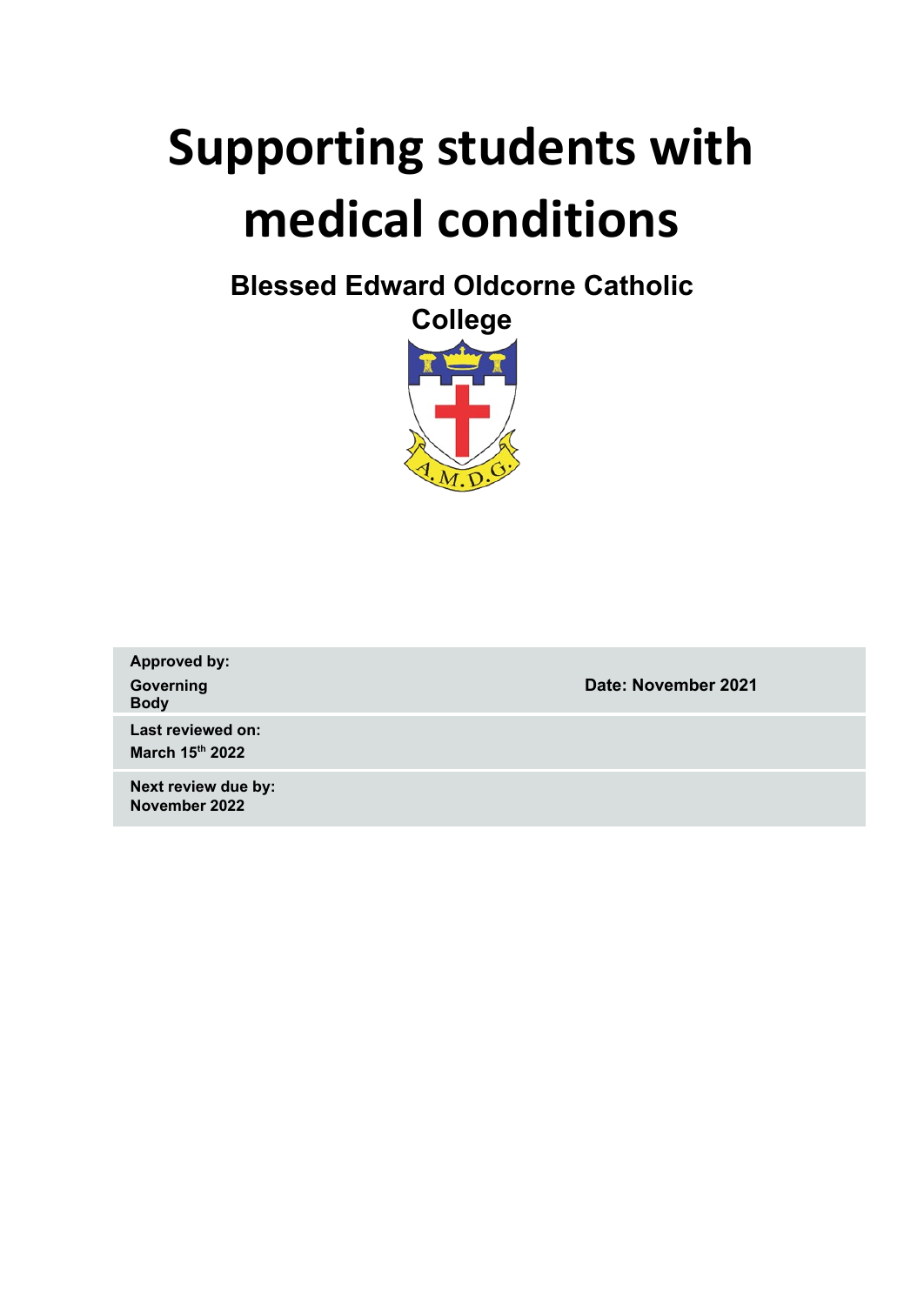#### **Overview**

This policy will ensure that students at college with medical conditions are supported so that they have full access to education, including college trips and physical education.

#### **Roles and Responsibilities**

#### **The Governing Body**

The governing body should ensure that the college's policy clearly identifies the roles and responsibilities of all those involved in the arrangements they make to support students at college with medical conditions. They should ensure that sufficient staff have received suitable training and are competent before they take on responsibility to support children with medical conditions.

#### **The Headteacher**

The Headteacher has overall responsibility for the development of Individual Healthcare Plans. He should also make sure that college staff are appropriately insured and are aware that they are insured to support students in this way.

#### **College Staff**

Any member of college staff may be asked to provide support to students with medical conditions, including the administering of medicines, although they cannot be required to do so. Although administering medicines is not part of teachers' professional duties, they should take into account the needs of students with medical conditions that they teach. College staff will receive sufficient and suitable training and achieve the necessary level of competency before they take on responsibility to support children with medical conditions. Any member of college staff should know what to do and respond accordingly when they become aware that a student with a medical condition needs help. Specific support for students with educational, social and emotional needs will be given. Examples include; how absences will be managed, requirements for extra time to complete exams, use of rest periods or additional support in catching up with lessons, counselling sessions and dealing with medical conditions during exams. Staff are advised to look at Mintclass to identify students who have medical conditions and to seek further information from Miss Mason, Mrs Corbin or Mrs Fitzer as appropriate. Staff who are trip leaders must check with relevant Heads of Year if any students they are taking have an IHP. These student names must then be recorded on the visit trip form.

#### **Other professionals**

The college will liaise with other medical professionals in order to gain advice and guidance on how best to support students with medical conditions. These professionals include college nurses, community nursing teams, GPs, paediatricians and local specialist health teams.

#### **Students**

Students will be fully involved in discussions about their medical support needs and be asked to contribute as much as possible.

#### **Parents/Carers**

Parents/Carers should provide the college with sufficient and up-to-date information about their son/daughter's medical needs. They must carry out any action they have agreed to as part of its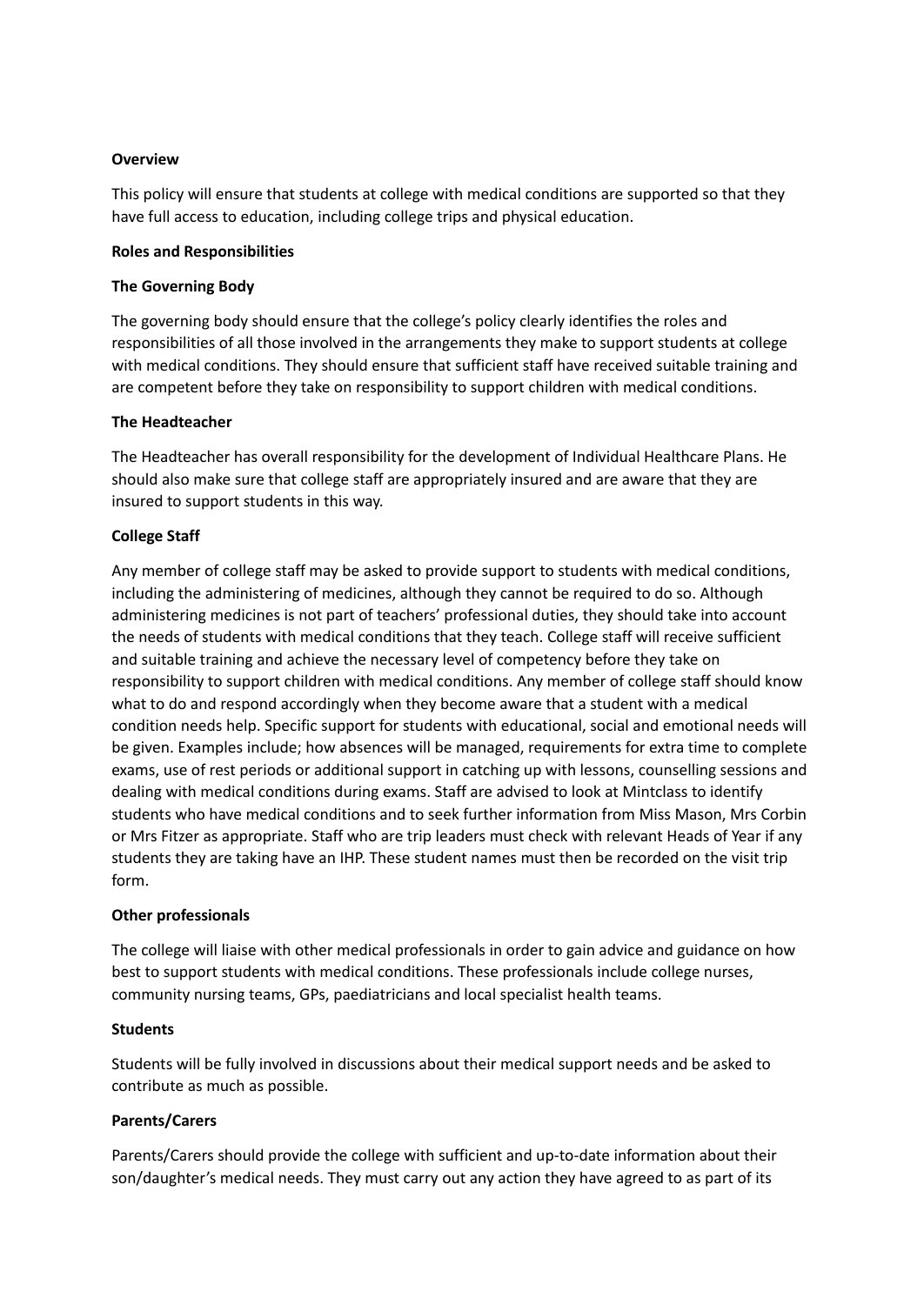implementation. For example, provide medicines and equipment and ensure that they, or another nominated adult, are contactable at all times.

#### **Local Authority**

The Local Authority will work with the college to support students with medical conditions to attend full time. Where it is not possible for a student to receive a suitable education in college because of their health needs, the local authority has a duty to make other arrangements. The local authority will make arrangements under this duty when it is clear that a student will be away from college for 15 days or more because of health needs (whether consecutive or cumulative across the college year).

#### **Supporting Students with Medical Conditions**

Once the college is notified of a student's medical condition, the Headteacher will notify the following staff and they will take advice on the necessity to complete an Individual Healthcare Plan (IHP):

- Muriel Fitzer for students on the SEND register;
- Kaye Mason and / or appropriate HOY for all KS3 students who are not on the SEND register.
- Cheryl Corbin and / or appropriate HOY for all KS4 students who are not on the SEND register

The college does not have to wait for a formal diagnosis before providing support to students. Should an IHP be necessary, a meeting to discuss the relevant needs will be convened with parents/carers, the student, the college nurse (where appropriate) and any other necessary health professionals/specialist support services. Where a student is identified with a special educational need but does not have an EHC plan or Statement, this should be stated on an IHP.

The delegated person for ensuring that sufficient staff are trained to support a student's medical needs is Margaret Thomas (Business Manager). Muriel Fitzer/Kaye Mason/ Cheryl Corbin will keep all relevant staff informed of the student's needs.

Emma Duell (cover co-ordinator) will ensure supply teachers are made aware of any student with an IHP who is in their classes. Emma Duell (exams officer) will also ensure that invigilators are aware of any specific student needs for those students with an IHP taking examinations in the sports hall.

Paul Coward (EVC coordinator) will ensure that risk assessments for visits and other college activities beyond the normal timetable ensure adequate provision for students with IHPs.

Kaye Mason and Cheryl Corbin will coordinate an annual review of all IHPs to ensure information contained in them is up-to-date and provision is still appropriate. Any amendments will be shared with relevant staff. A central log of all students with IHPs will be available for Heads of Year and Emma Duell.

#### **Support for children with mental health difficulties**

Children with significant mental health difficulties should have an Individual Healthcare Plan which outlines the adjustments and support in place to meet needs.

When writing an IHP for a child with mental health difficulties, schools should refer to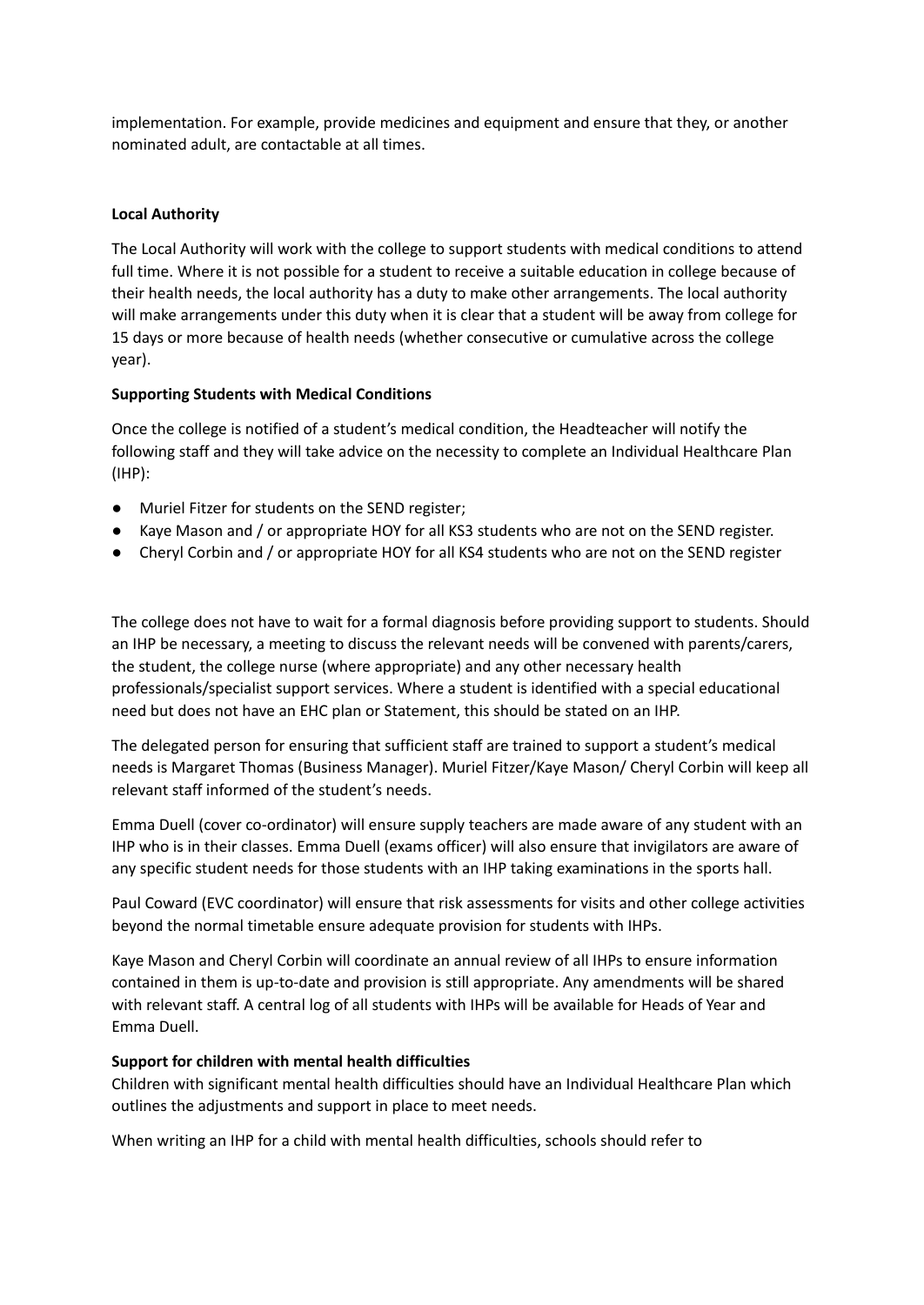Worcestershire's Emotional Health and Wellbeing Toolkit and the Emotional Health and Wellbeing Pathway. These documents provide a self-evaluation framework for mental health provision and guidance about how to support children experiencing difficulties respectively. Worcestershire Children First has also produced specific guidance for schools supporting pupils with anxiety.

#### [Emotional](https://www.worcestershire.gov.uk/WCFEducationServices/info/12/emotional-health-wellbeing/84/links-publications/3) Health and wellbeing

If the child is experiencing anxiety or low mood schools should consider referring to Reach for Wellbeing for a short-term group-based intervention.

#### Reach for [well-being](https://www.hacw.nhs.uk/reach4wellbeing/)

Reach for Wellbeing is not currently available to children or young people experiencing anxiety as a result of Autism Spectrum Conditions. Support to schools is available from the Complex Communication Needs (Autism) team.

Autism complex [communication](https://www.worcestershire.gov.uk/WCFEducationServices/info/38/autism-complex-communication-needs-ccn-1) needs team

The CAMHS CAST team are also able to support school staff working with children with anxiety or low mood through consultation, advice, supervision and/or training.

#### [CAMHS](https://www.hacw.nhs.uk/cast) CAST team

Finally, where a child is experiencing anxiety which is impacting on their school attendance, a referral to an educational psychologist should be considered in order to understand the triggers to the anxiety and how the school can make adaptations to the curriculum and school environment. This involvement should also focus on how the school can work effectively with the family in order to help manage triggers and any intervention needed to help the child learn to manage their anxiety more effectively.

#### [Educational](https://www.worcestershire.gov.uk/WCFEducationServices/info/1/support-services/4/educational-psychology) psychology

#### **Staff Training and Support**

Staff must be appropriately trained to undertake healthcare procedures and administer certain medications (eg epipens). Any member of staff providing support for a student with medical needs should receive suitable training. Appropriate training to support the student in college will be determined by the college nurse. Should the medical needs of a student be more complex, the college will take advice from the college nurse and other appropriate medical professional, including specialist services, on providing training.

#### **Medicines**

- Prescription medicines: students are not allowed to carry their own prescribed medicines, with the exception of inhalers, epipens and insulin. Colleges can only administer prescription medicines to a student when they have been prescribed by a doctor, dentist, nurse or pharmacist and where written permission for that particular medicine has been obtained from the student's parent/carer (see form 2). The college will keep prescription medications securely on the relevant site and named staff have access to this storage. A record is kept, and countersigned of all medicines administered.
- Non-prescription medicines: non-prescription medicines (over the counter medicines) do not require any written consent from a doctor, dentist, nurse, pharmacist or other healthcare professional to allow college staff to administer them. However, colleges can only administer non-prescription medicines where written permission for that particular medicine has been obtained from the student's parent/carer (see form 2). Prior to administering the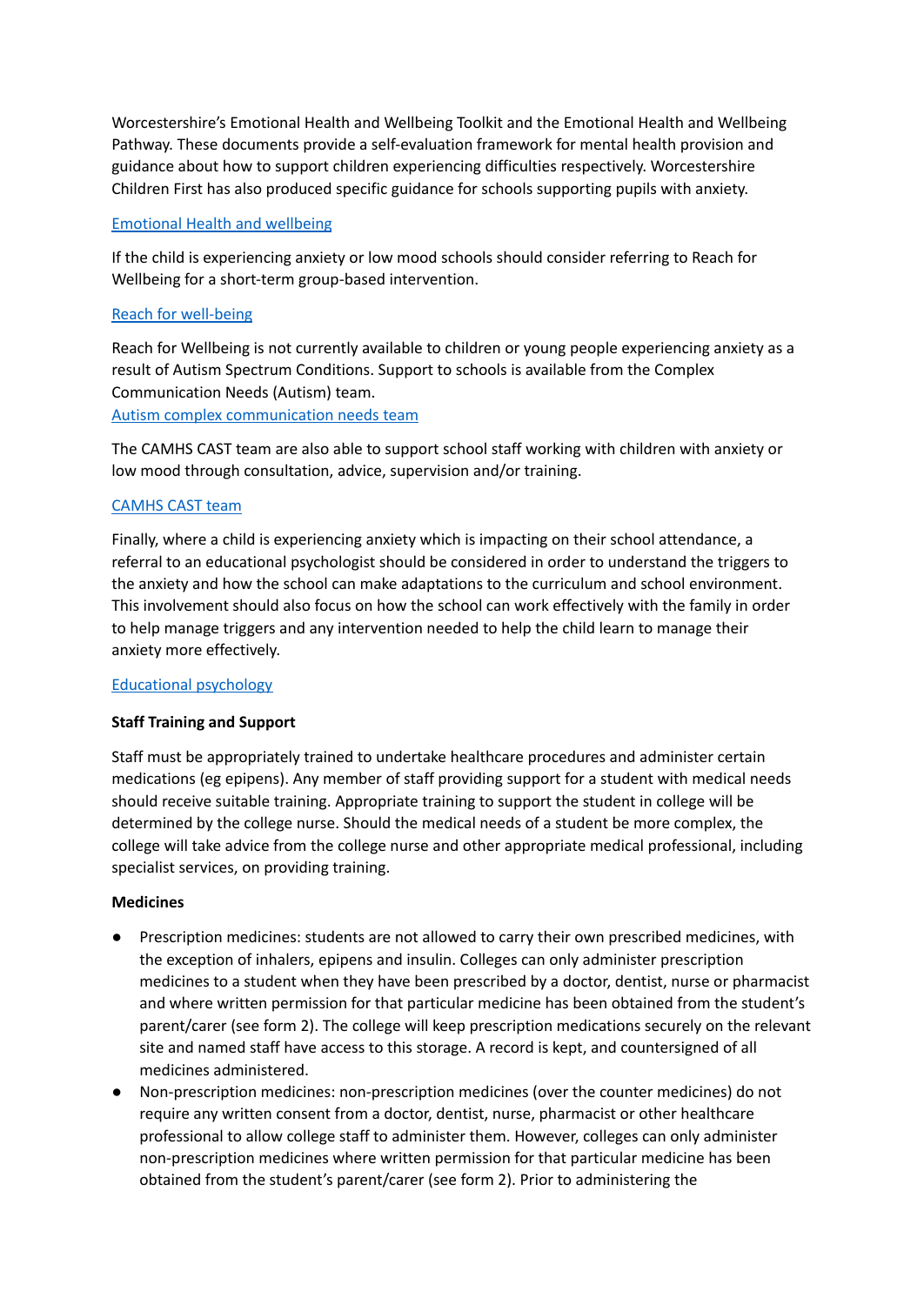non-prescription medication, we will contact the parents/carers to ensure they are aware. A stock of non-prescription medicines (ibuprofen or paracetamol) will be kept securely in the college. Students are not allowed to carry their own non-prescription medicines and must not bring them into college.

#### **Medicines-administration**

We will accept prescription medication on the following basis:

a) Only prescription medication prescribed by a doctor, dentist, nurse or pharmacist will be accepted.

b) Prescription medication will only be administered to a student when it has been prescribed by a doctor, dentist, nurse or pharmacist. The prescription medication can only be accepted if it is in date, labelled, provided in the original container as dispensed by the pharmacy and include instructions for administration, dosage and storage. The prescription medication must be clearly marked with the name of the student, together with the dose and the time(s) of day at which it should be taken,

c) Medication will be kept in a locked cabinet in pupil reception. The only exception is emergency medication i.e. epipens which are also kept in pupil reception for ease of access.

#### **Record of medicine administered to an individual student**

An accurate record will be kept, and countersigned, of all medicines administered using the book(s) in the medical room.

#### **Emergency Salbutamol inhalers in college**

From 1st October 2014 the Human Medicines (Amendment) (No 2) Regulations 2014 allows colleges to keep a salbutamol inhaler for use in emergencies. The emergency salbutamol inhaler should only be used by students for whom written parental consent for use of the emergency inhaler has been given, who have either been diagnosed with asthma or prescribed an inhaler, or who have been prescribed an inhaler as reliever medication. The inhaler can be used if the student's prescribed inhaler is not available (for example, because it is broken, or empty). Keeping an inhaler for emergency use will have many benefits. It could prevent an unnecessary and traumatic trip to hospital for your son/daughter and potentially save his/her life. Parents/carers are likely to have greater peace of mind about sending their son/daughter to college. This does not negate the parent/carer's responsibility to ensure that their son/daughter has his/her own inhaler prescribed by his/her GP. Students should have their own inhaler with them to treat symptoms and for use in the event of an asthma attack. An asthma register will be accessible to staff and designed to allow a quick check as to whether or not a student is recorded as having asthma, and consent for an emergency inhaler to be administered.

#### **Attendance**

All children and young people are entitled to a full-time education unless a decision has been made by Worcestershire Children First that to provide this is not in the child's best interest. This decision would be made in consultation with relevant professionals involved with the child at the time.

In most cases schools are able to make suitable arrangements for children to secure regular full-time attendance in school. However, if the child is absent or likely to be absent for 15 days or more during an academic year, (consecutive or cumulative), then the school must inform Worcestershire Children First. An officer will then work with the school to identify any additional adjustments that may be required to safeguard the child's education.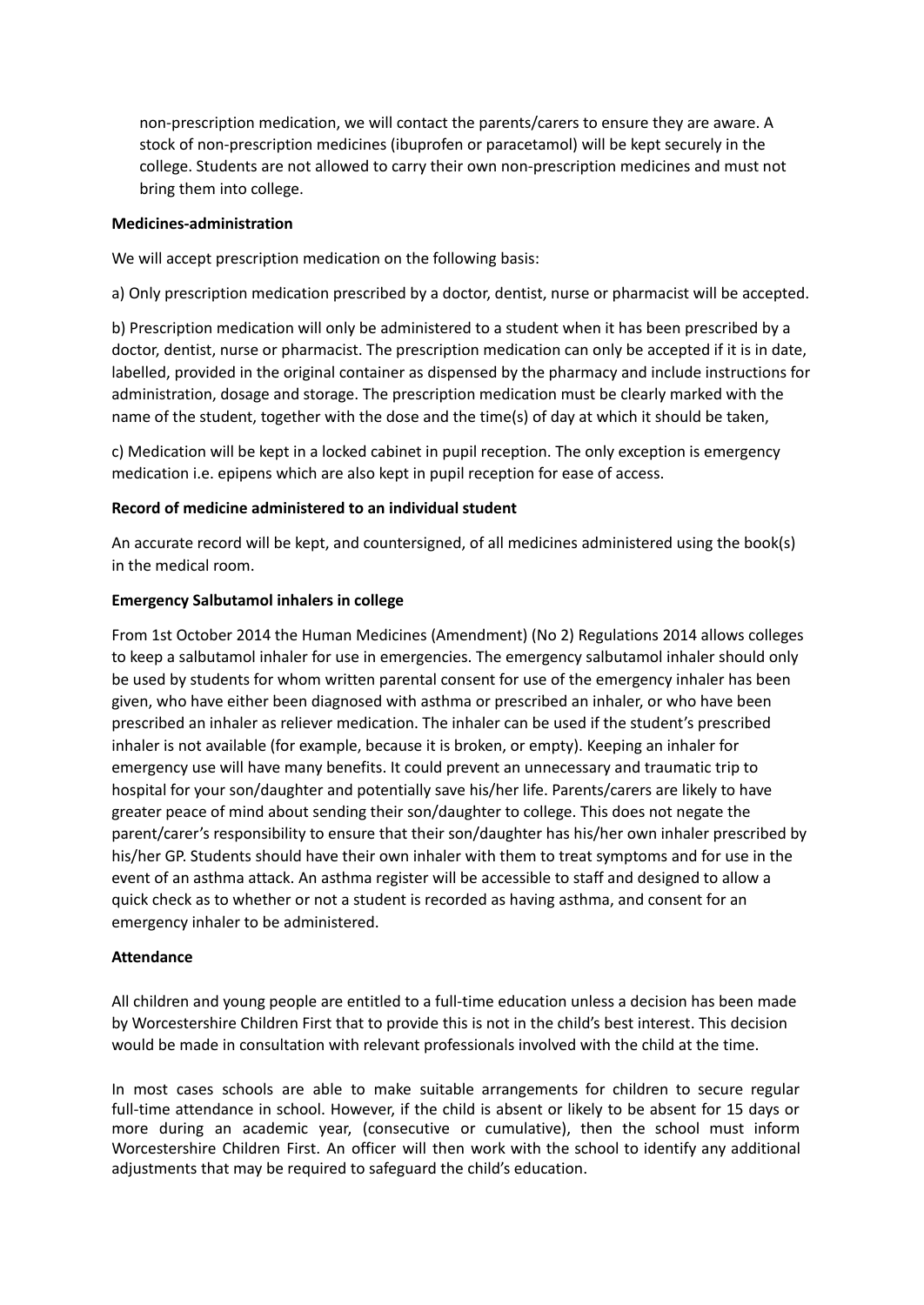Children should not be sent home regularly because of their medical needs unless this is documented in the Individual Health Care Plan. If it is necessary to send the child home because of health needs, consideration must be made to making suitable alternative arrangements and Worcestershire Children First must be informed. Medical evidence should be sought where attendance is regularly affected. Part time timetables must be underpinned by medical evidence of the need for this approach.

#### **Part time timetables**

In exceptional circumstances there may be a need for a temporary part-time timetable to meet a pupil's individual needs, for example where there is evidence that a medical condition prevents a pupil from attending full-time education and a part-time timetable is considered as part of a reintegration package. A part-time timetable must not be treated as a long-term solution and must be agreed with parent/carers. If the plan results in the child being absent for 10 days or more either consecutively or cumulatively the school must make suitable alternative arrangements and notify Worcestershire Children First using the 10-day absence form found on the Children Services Portal.

The IHP should clearly set out the point at which the pupil is expected to attend full-time or be provided with alternative provision. The arrangements described in the IHP should be reviewed regularly when a child is on a part time timetable or is accessing alternative provision.

The decision that a child is unable to attend school because of medical difficulties or is only able to attend part time must be supported Worcestershire Children First based on evidence from a health professional. This evidence will need to include:

- The nature of the child's illness that leads to the child being unable to attend school, including prognosis where possible.
- Advice as to whether the child can engage in learning and for what proportion of the week.
- The timescale that medical advice is relevant for or the timescale for which education, other than in school (for example home tuition or with the Medical Education Team) will be considered necessary.
- When a review of arrangements made for the child will take place

#### **Insurance and Litigation**

College staff are covered by the college's insurance to administer medicine as long as the dose is prescribed. However, college staff should not have to assess medical need in order to administer medication. College staff are also covered during trips and visits.

#### **Complaints**

Should parents/carers be dissatisfied with the support provided they should discuss their concerns directly with the college. If after this the matter remains unresolved, parents/carers may make a formal complaint via the college's complaints procedure.

## **Form 1: Blessed Edward Oldcorne Catholic College individual healthcare plan**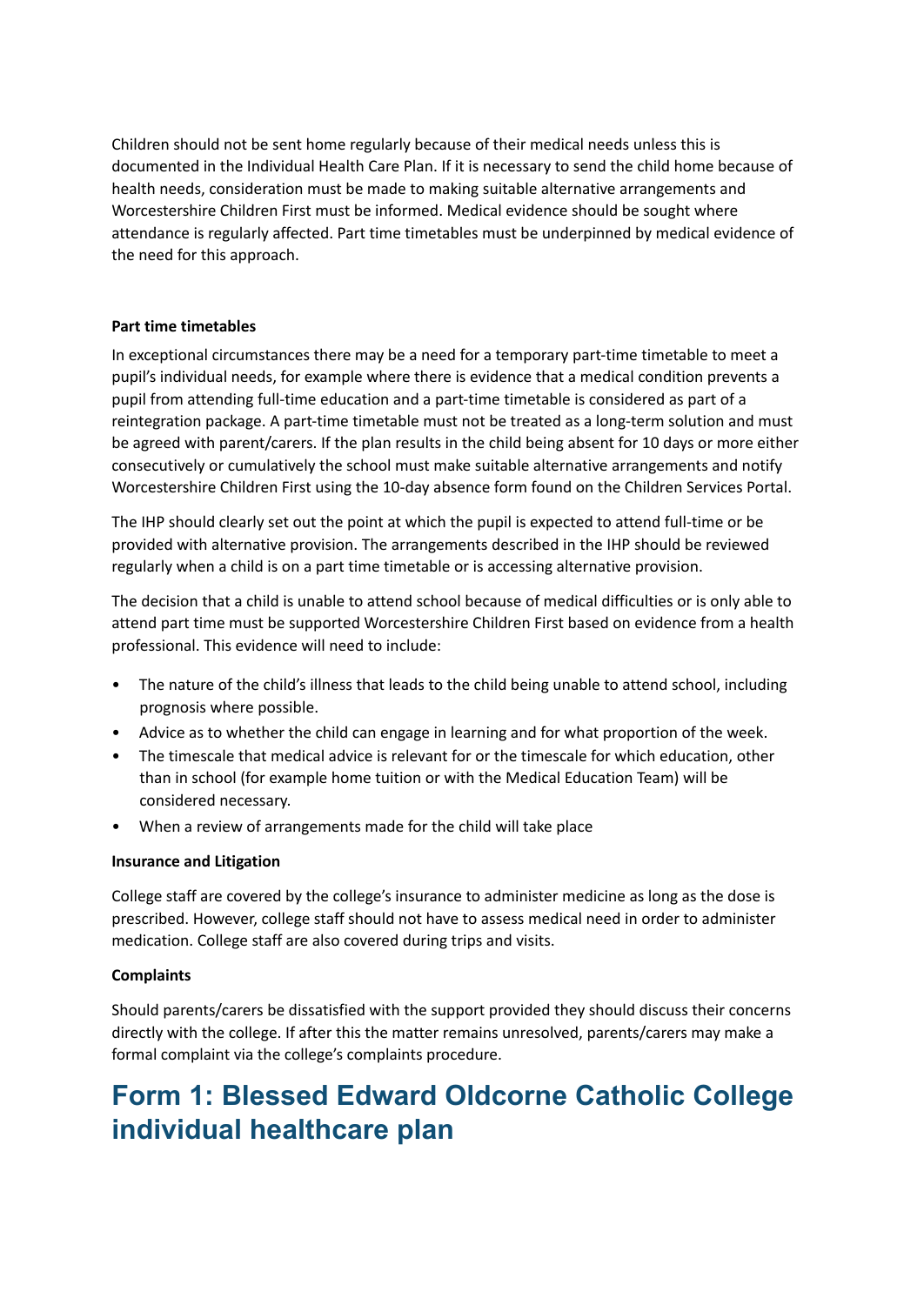| Name of school/setting         | Blessed Edward Oldcorne Catholic College |
|--------------------------------|------------------------------------------|
| Child's name                   |                                          |
| Group/class/form               |                                          |
| Date of birth                  |                                          |
| Child's address                |                                          |
| Medical diagnosis or condition |                                          |
| Date                           |                                          |
| Review date                    |                                          |

#### **Clinic/Hospital Contact**

Name

Phone no.

#### **G.P.**

Name

Phone no.

Who is responsible for providing support in school

Describe medical needs and give details of child's symptoms, triggers, signs, treatments, facilities,

equipment or devices, environmental issues etc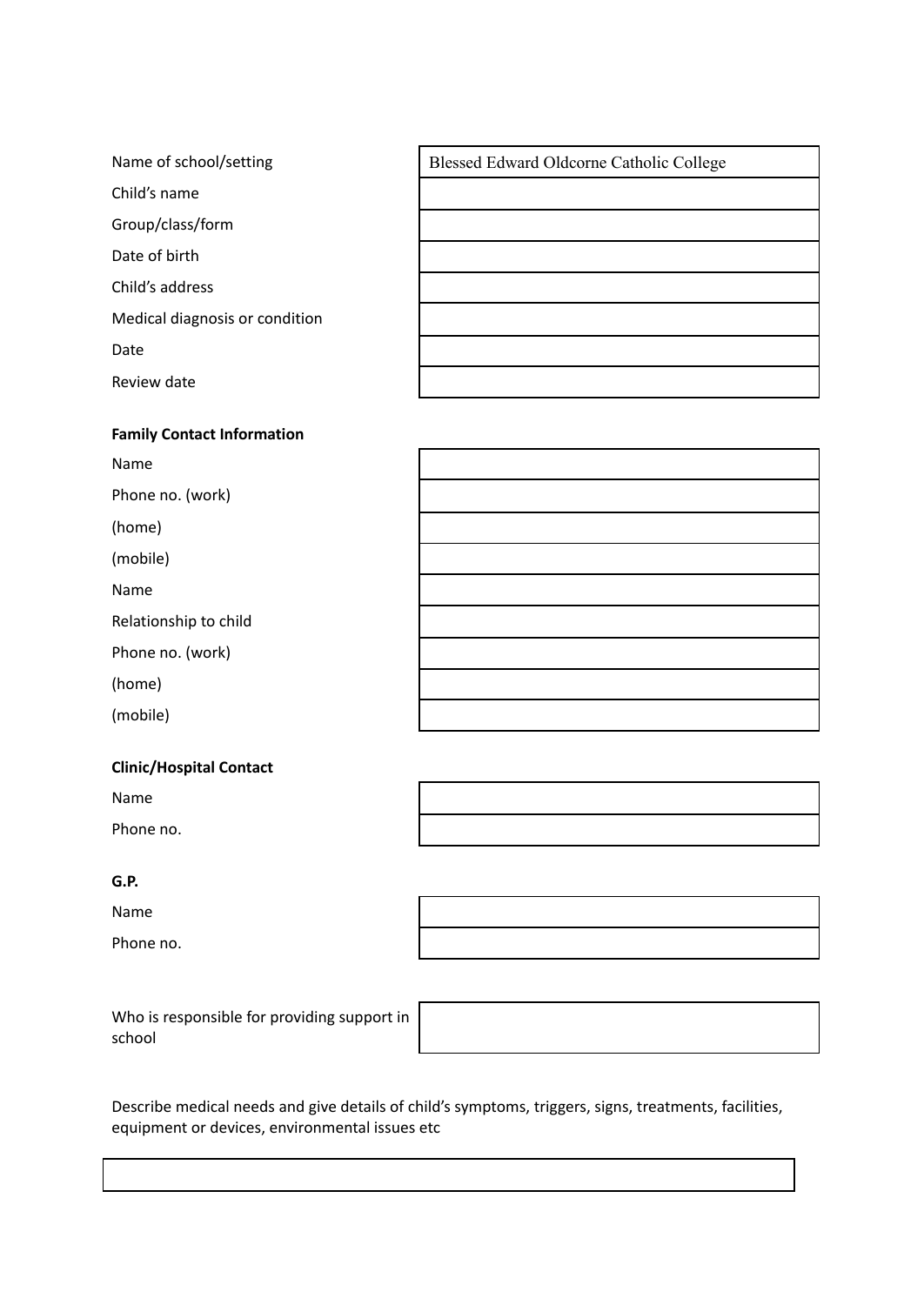Name of medication, dose, method of administration, when to be taken, side effects, contra-indications, administered by/self-administered with/without supervision

Daily care requirements

Specific support for the pupil's educational, social and emotional needs

Arrangements for school visits/trips etc

Other information

Describe what constitutes an emergency, and the action to take if this occurs

Who is responsible in an emergency *(state if different for off-site activities)*

Plan developed with

Staff training needed/undertaken – who, what, when

Form copied to

### **Form 2: parental agreement for Blessed Edward Oldcorne Catholic College staff to administer medicine**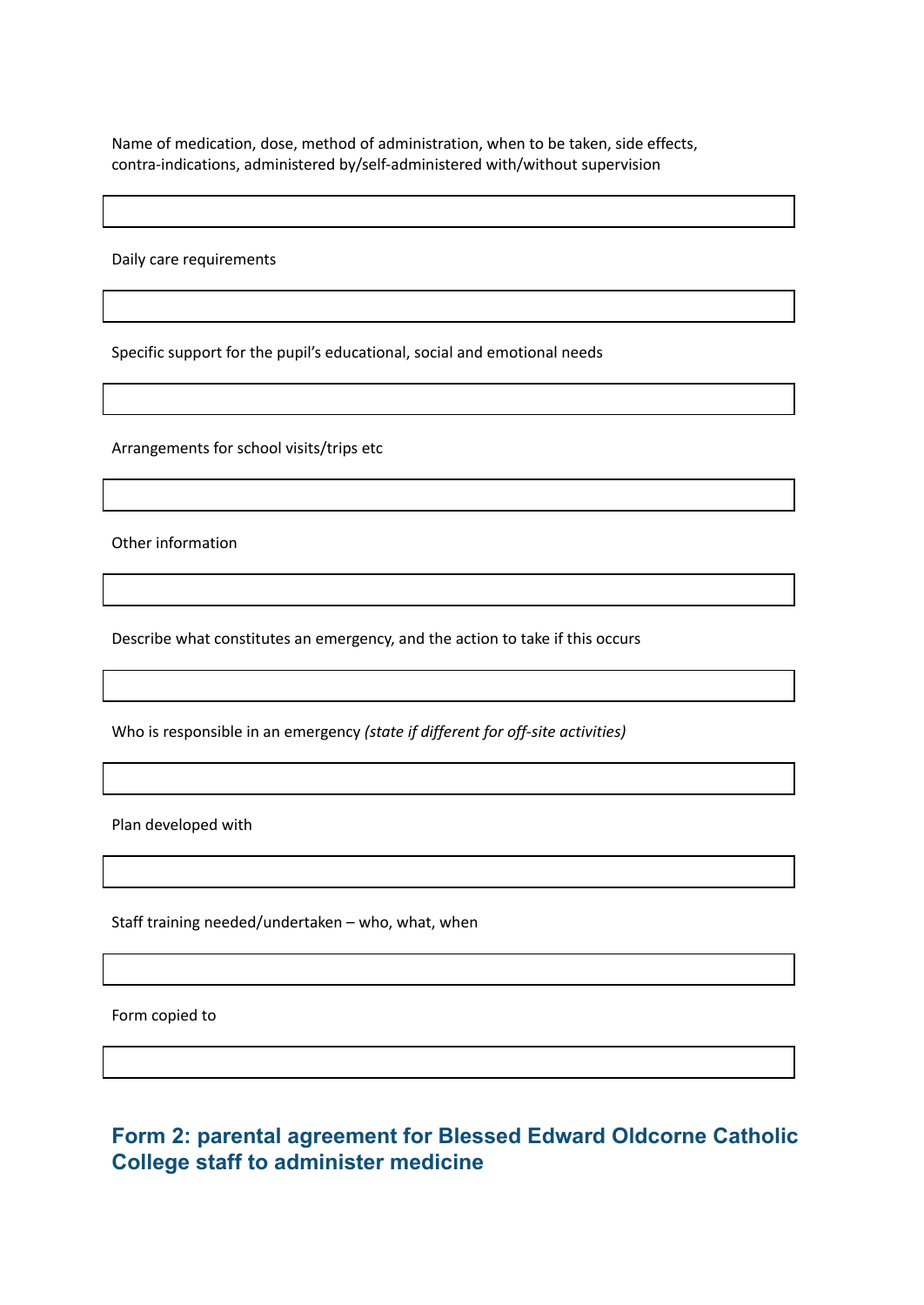Nominated staff at Blessed Edward Oldcorne Catholic College will not give your child medicine unless you complete and sign this form, and the school has a policy that the staff can administer medicine.

| Date for review to be initiated by |  |
|------------------------------------|--|
| Name of child                      |  |
| Date of birth                      |  |
| Form                               |  |
| Medical condition or illness       |  |
| <b>Medicine</b>                    |  |
|                                    |  |

| Name/type of medicine           |
|---------------------------------|
| (as described on the container) |

Expiry date

Dosage and method

Timing

Special precautions/other instructions

Are there any side effects that the school/setting needs to know about?

Self-administration – y/n

Procedures to take in an emergency

**NB: Medicines must be in the original container as dispensed by the pharmacy. Prescribed medicines can only be accepted if they are in date, labelled, provided in the original container as dispensed by the pharmacy and include instructions for administration, dosage and storage.**

#### **Contact Details**

Name

Daytime telephone no.

Relationship to child

Address

I understand that I must deliver the medicine personally to

| [agreed member of staff] |  |
|--------------------------|--|

The above information is, to the best of my knowledge, accurate at the time of writing and I give consent to college staff administering medicine in accordance with the college policy. I will inform the college immediately, in writing, if there is any change in dosage or frequency of the medication or if the medicine is stopped.

#### **Non-prescription medication**

I give consent to college staff administering the following non-prescription medicines in accordance with the college policy: Ibuprofen / Paracetamol (please delete as appropriate)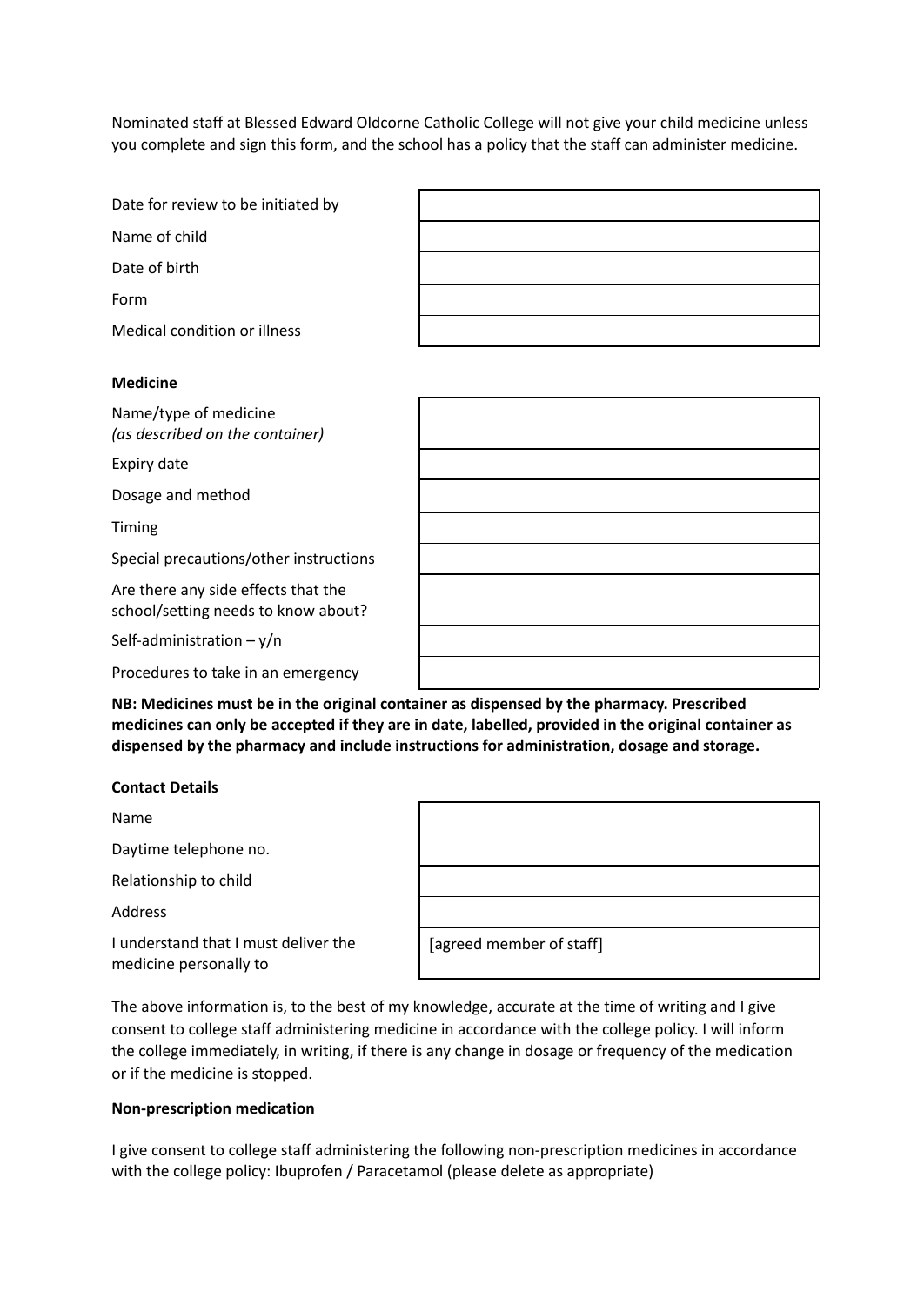I will inform the college immediately, in writing, if there is any change to this consent to administer non-prescription medicines.

Signature(s) Date

Dear Parent

DEVELOPING AN INDIVIDUAL HEALTHCARE PLAN FOR YOUR CHILD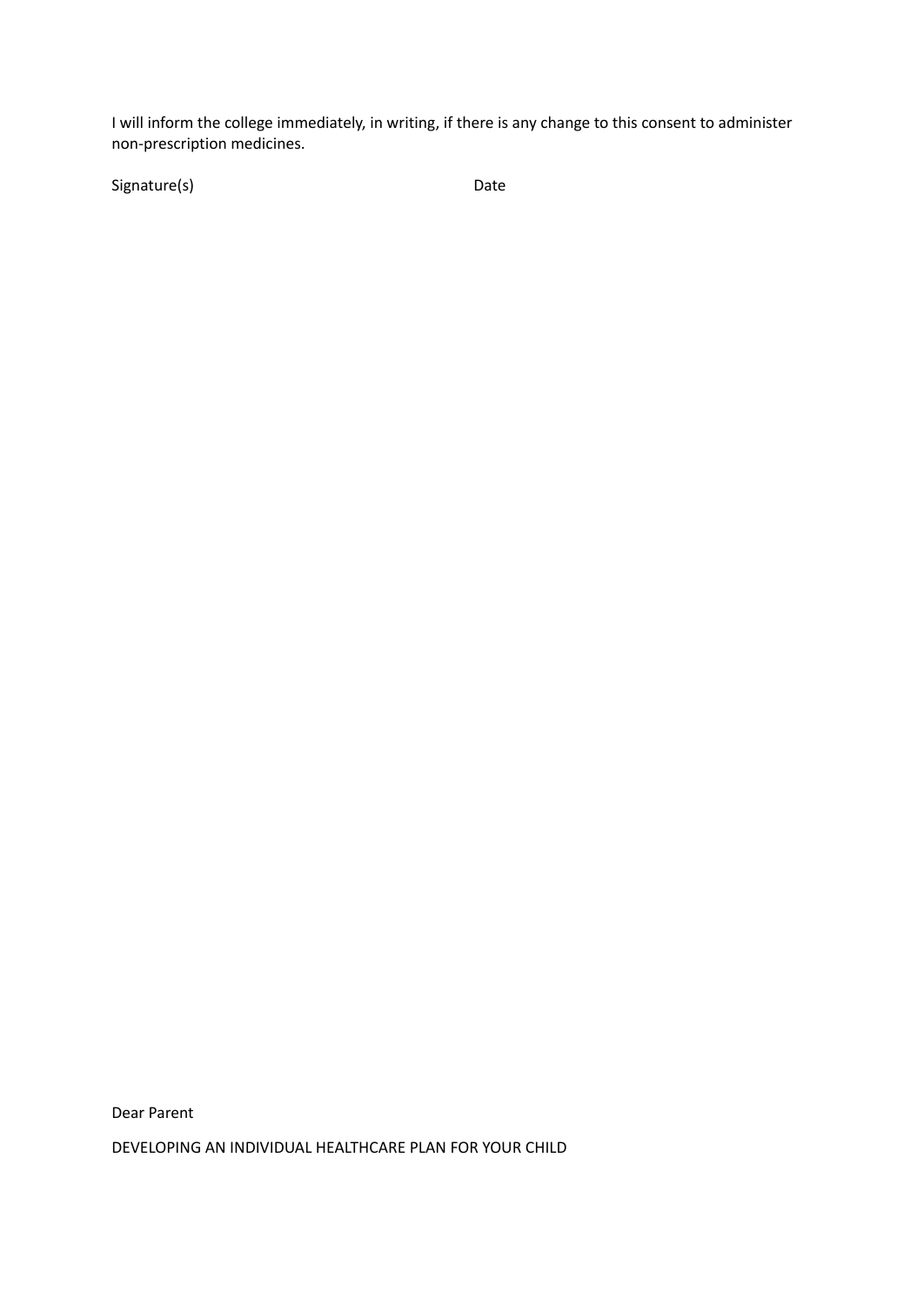Thank you for informing us of your child's medical condition. I enclose a copy of the college's policy for supporting students at college with medical conditions for your information.

A central requirement of the policy is for an individual healthcare plan to be prepared, setting out what support the each student needs and how this will be provided. Individual healthcare plans are developed in partnership between the college, parents, students, and the relevant healthcare professional who can advise on your child's case. The aim is to ensure that we know how to support your child effectively and to provide clarity about what needs to be done, when and by whom. Although individual healthcare plans are likely to be helpful in the majority of cases, it is possible that not all children will require one. We will need to make judgements about how your child's medical condition impacts on their ability to participate fully in college life, and the level of detail within plans will depend on the complexity of their condition and the degree of support needed.

A meeting to start the process of developing your child's individual health care plan has been scheduled for xx/xx/xx at xxxx. I hope that this is convenient for you and would be grateful if you could confirm whether you are able to attend. The meeting will involve [the following people]. Please let us know if you would like us to invite another medical practitioner, healthcare professional or specialist and provide any other evidence you would like us to consider at the meeting as soon as possible.

If you are unable to attend, it would be helpful if you could complete the attached individual healthcare plan and return it, together with any relevant evidence, for consideration at the meeting. I [or another member of staff involved in plan development or student support] would be happy for you contact me [them] by email or to speak by phone if this would be helpful.

Yours sincerely

#### **Form 3: Consent form for the use of an emergency salbutamol inhaler**

Student showing symptoms of asthma / having asthma attack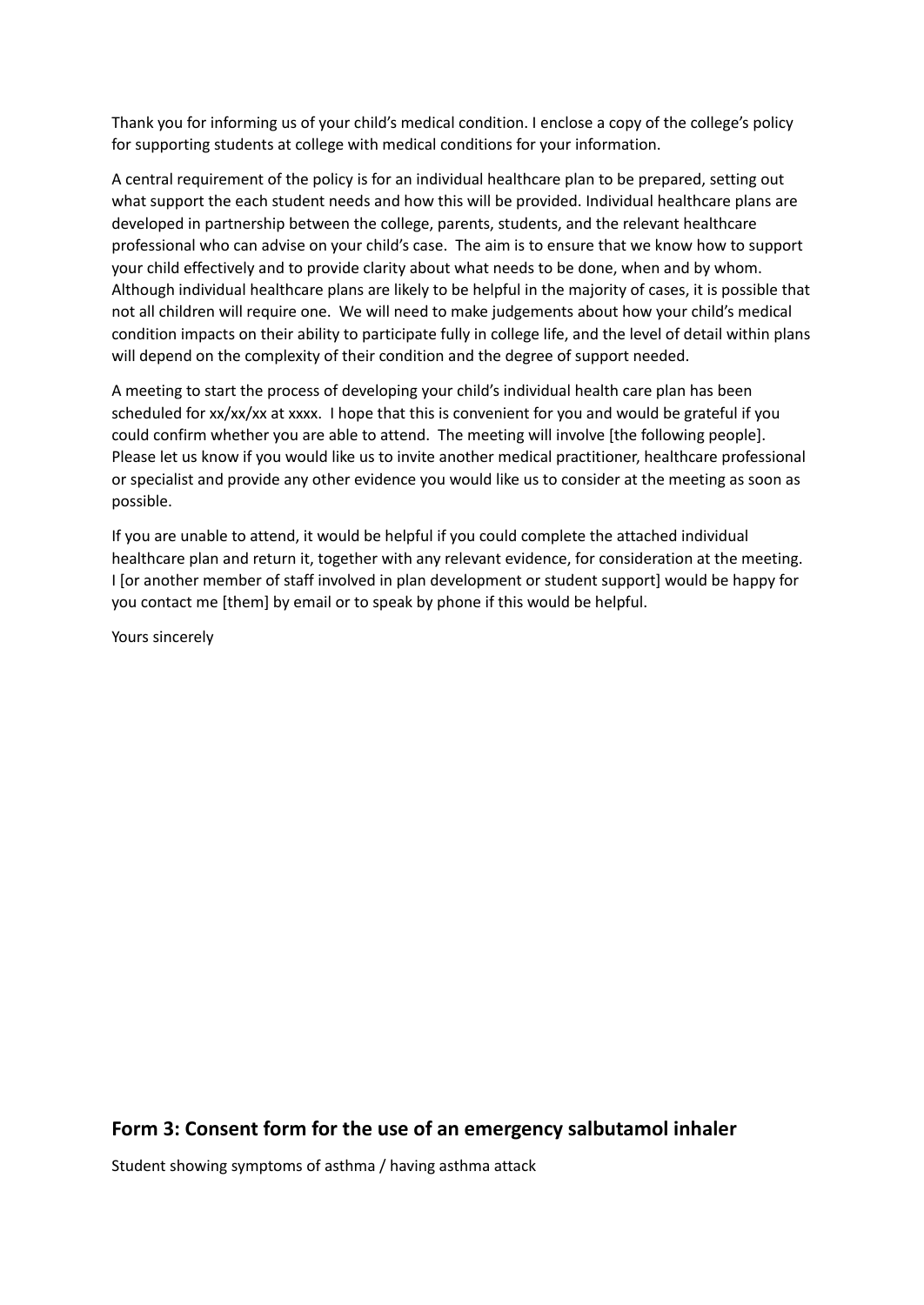1. I can confirm that my son/daughter has been diagnosed with asthma / has been prescribed an inhaler (delete as appropriate).

2. My son/daughter has a working, in-date inhaler, clearly labelled with his/her name, which he/she will bring with him/her to school every day.

3. In the event of my son/daughter displaying symptoms of asthma, and if his/her inhaler is not available or is unusable, I consent for him/her to receive salbutamol from an emergency inhaler held by the school for such emergencies.

4. I give my consent for my son/daughter's photograph to be kept on the register to allow a visual check to be made.

| Name (print):                               |
|---------------------------------------------|
|                                             |
| Parent/Carer's address and contact details: |
|                                             |
|                                             |
|                                             |
| Telephone:                                  |
| E-mail:                                     |

……………………………………………………………………………………………………………

..